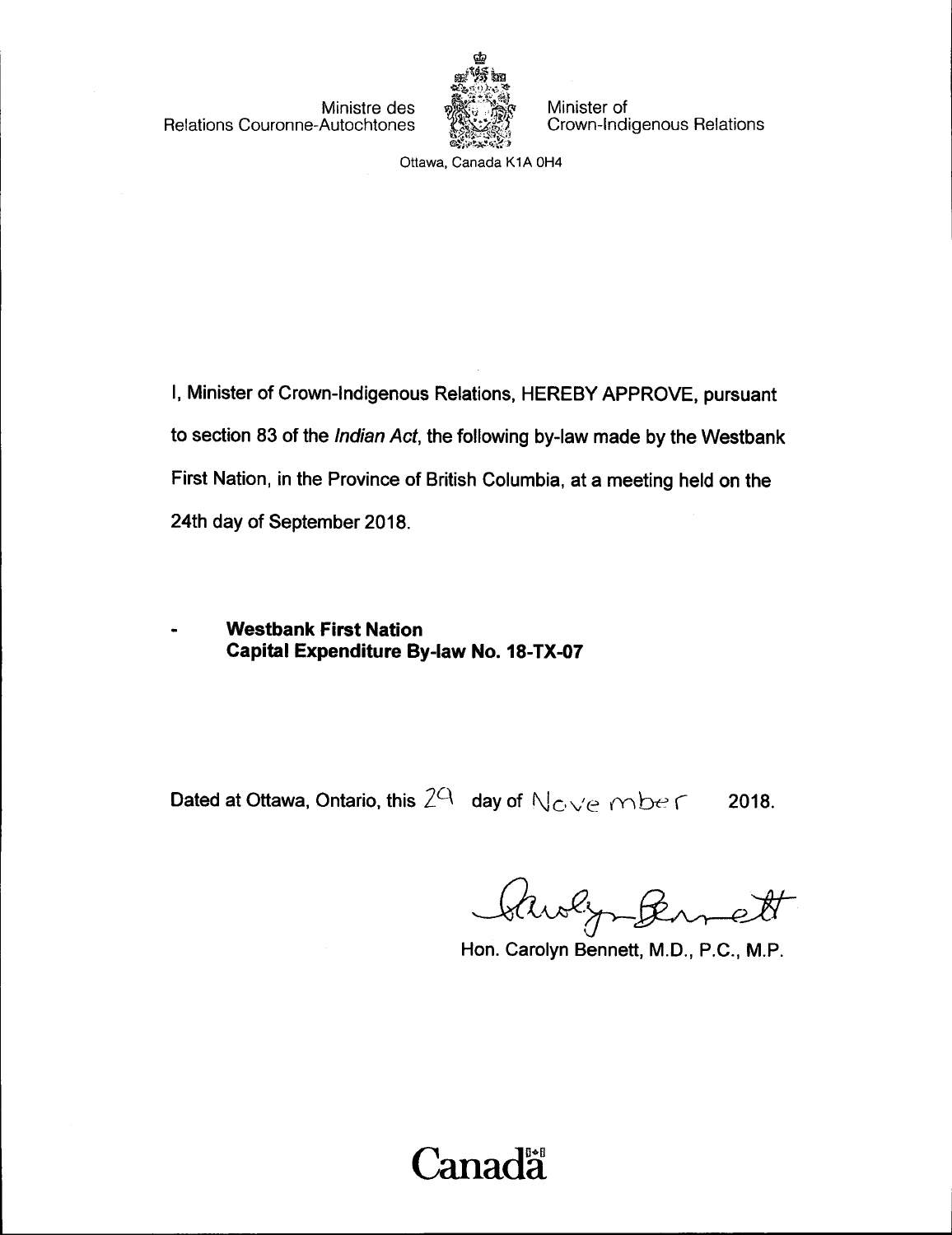#### WESTBANK FIRST NATION SPLAND ROAD AND KEEFE CREEK DRAINAGE IMPROVEMENTS CAPITAL EXPENDITURE BYLAW NO. 18-TX-07

TO AUTHORIZE THE EXPENDITURE OF A MAXIMUM OF EIGHTY THOUSAND DOLLARS (\$80,000.00) FROM MONEY RAISED PURSUANT TO SECTION 83(1) OF THE INDIAN ACT, FOR THE PURPOSE OF ROAD AND DRAINAGE IMPROVEMENTS AT SPLAND AND KEEFE CREEK, WESTBANK BC, WITHIN THE TSINSTIKEPTUM INDIAN RESERVE NO. 10.

#### WHEREAS:

- 1. Pursuant to Section 83(1) of the *Indian Act* and Westbank First Nation's inherent right of self- government, Westbank First Nation has enacted the Westbank First Nation Property Taxation By-law, 95-TX-08 (the "Taxation By-law");
- 2. Pursuant to the Westbank First Nation Expenditure By-law, 1995, amended by By-law 97-TX-03 (the "Expenditure By-law"), Westbank First Nation is authorized to expend moneys raised pursuant to the Taxation By- law for local purposes, including the provision of Local Services on Reserve and capital projects;
- 3. In accordance with section  $12(3)(1)$  of the Taxation By-Law, Westbank First Nation annually deposits ten percent (10%) of annual gross taxes into the "a cumulative capital projects fund", (the "Cumulative Fund") to be used from time to time for such capital projects as may be authorized by a separate by-law:
- 4. Westbank First Nation deems it desirable and in the best interest of the community to proceed with road and drainage improvements" located at Spland and Keefe Creek, Westbank, BC on Tsinstikeptum Indian Reserve No. 10 ( the " Road and Drainage Improvements"). The Road and Drainage improvements will be completed in accordance with a proposed estimated cost of Eighty Thousand Dollars (\$80,000.00) (see Schedule A");
- 5. Funding for the Installation will be drawn from the Cumulative Fund, raised pursuant to Section 83(1) of the Indian Act.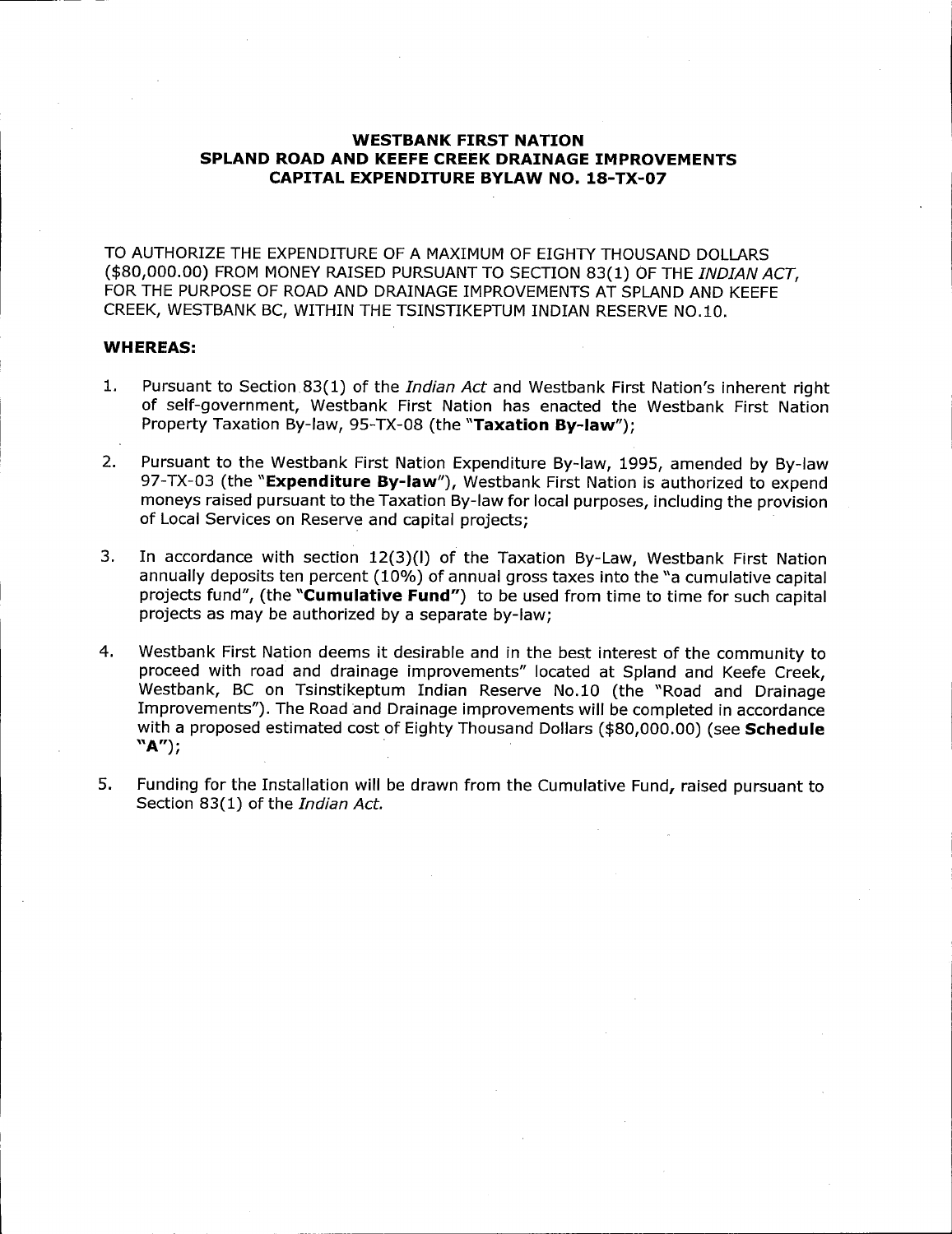NOW THEREFORE, the Council of Westbank First Nation hereby enacts the following by-law;

#### SHORT TITLE

1. This By-law may be cited for all purposes as the "Spland Road and Keefe Creek Drainage Improvements Capital Expenditure By-law No. 18-TX-07".

#### EXPENDITURE AUTHORIZATION

- 2. Westbank First Nation hereby acknowledges that it is in the best interests of the community to proceed with the road and drainage improvements in accordance with the schematics and plan attached (Schedule A).
- 3. Westbank First Nation hereby approves the expenditure of not more than Eighty Thousand Dollars (\$ 80, 000. 00) on the road, drainage improvements to be drawn from the Cumulative Fund.
- 4. Westbank First Nation authorization of this capital expenditure includes all external expenditures related to the project including architects, designers, consultants, engineers, contractors, permits, and suppliers of all related goods and materials, but will not include any allocation of Westbank First Nation internal costs, overhead, or implicit interest.
- 5. Any of the project funds not expended on the " Spland Road and Keefe Creek Drainage Improvements Project" or incidental costs related thereto will be reimbursed to the Cumulative Fund.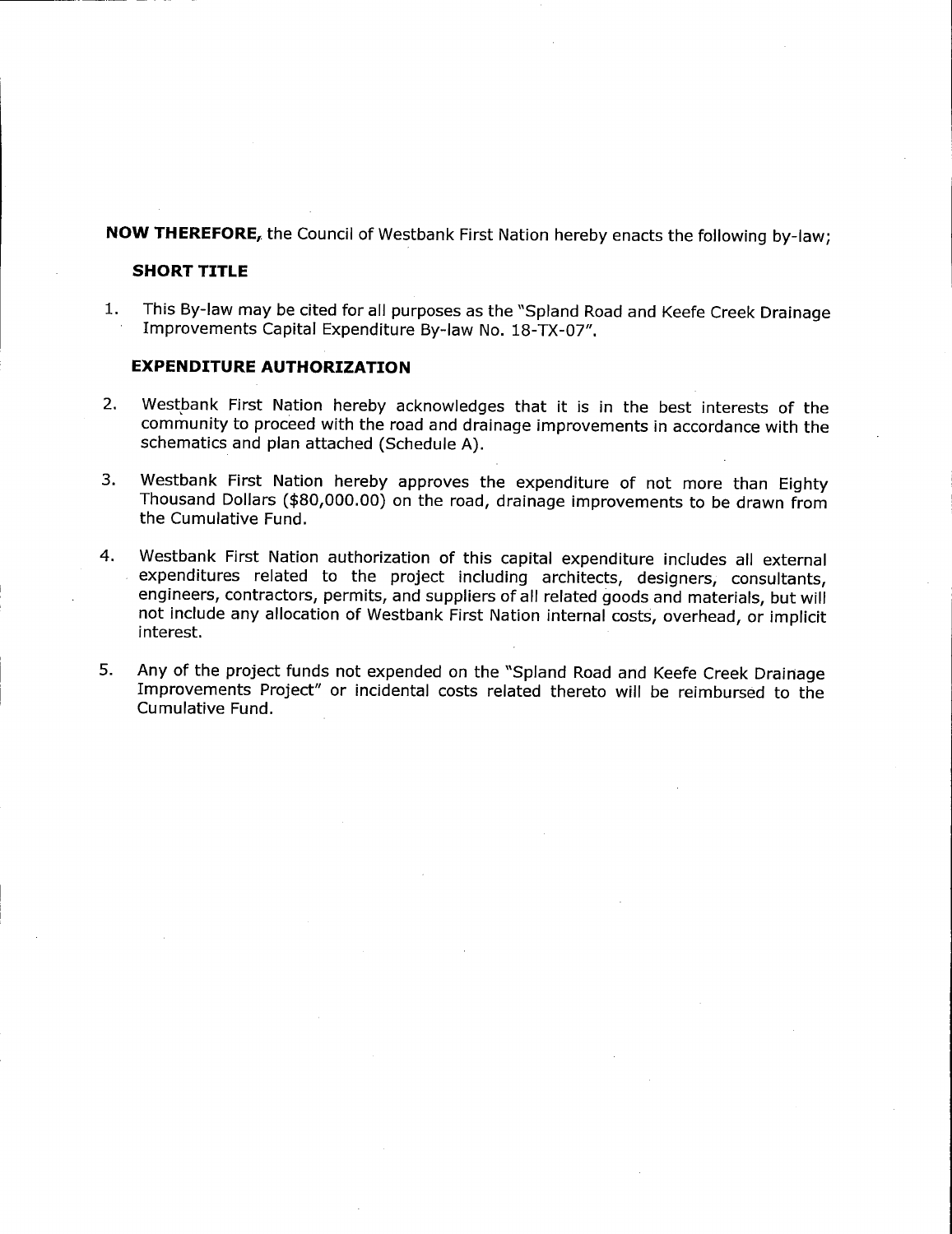#### EFFECTIVE

This By-law comes into full force and effect upon approval by the Minister of the Department of Indigenous Affairs and Northern Development.

#### BE IT HEREBY RESOLVED AND AGREED:

That this By- law, entitled Spland Road and Keefe Creek Drainage Improvements Capital Expenditure By-law No. 18-TX-07", being read for the first, second and third and final time by the Council of Westbank First Nation held at duly convened meetings.

#### 1st Reading

Kelowna, British Columbia, this 10<sup>th</sup> day of September 2018.

2<sup>nd</sup> Reading Exempt from second reading as per section 60.9 of Westbank First Nation Constitution pertaining to enactment of a Local Revenue Law.

#### 3rd Reading

Kelowna, British Columbia, this 24<sup>th</sup> day of September, 2018.

Chief Roxanne Lindley  $\mathcal{Z}^{\mathcal{C}}$ 

Councillor Christopher Derickson Councillor Fernanda Alexander

Councillor Brian Eli Councillor Thomas Konek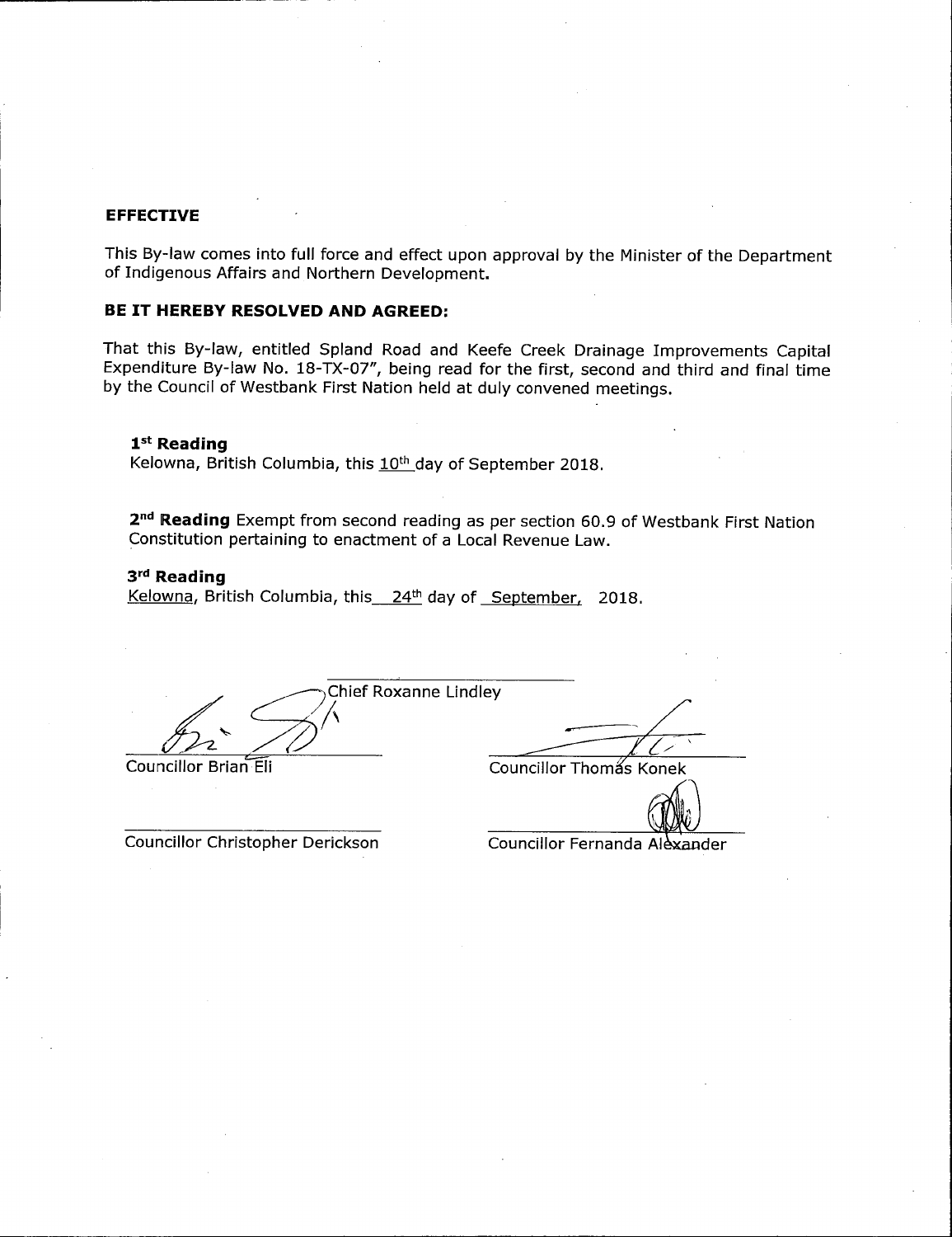### SCHEDULE "A"

#### Spland Road Keefe Creek Drainage Improvement Capital Expenditure By-law No. 18-TX-07

#### COST SUMMARY

| <b>ITEM</b>       | <b>AMOUNT</b> | YEAR OF<br><b>EXPENDITURE</b> |
|-------------------|---------------|-------------------------------|
| Road and Drainage | 72,000<br>S   | 2018                          |
| Improvements      |               |                               |
|                   |               |                               |
|                   |               |                               |
| Contingency       | 8,000         | 2018                          |
| <b>TOTAL</b>      | \$80,000      |                               |
|                   |               |                               |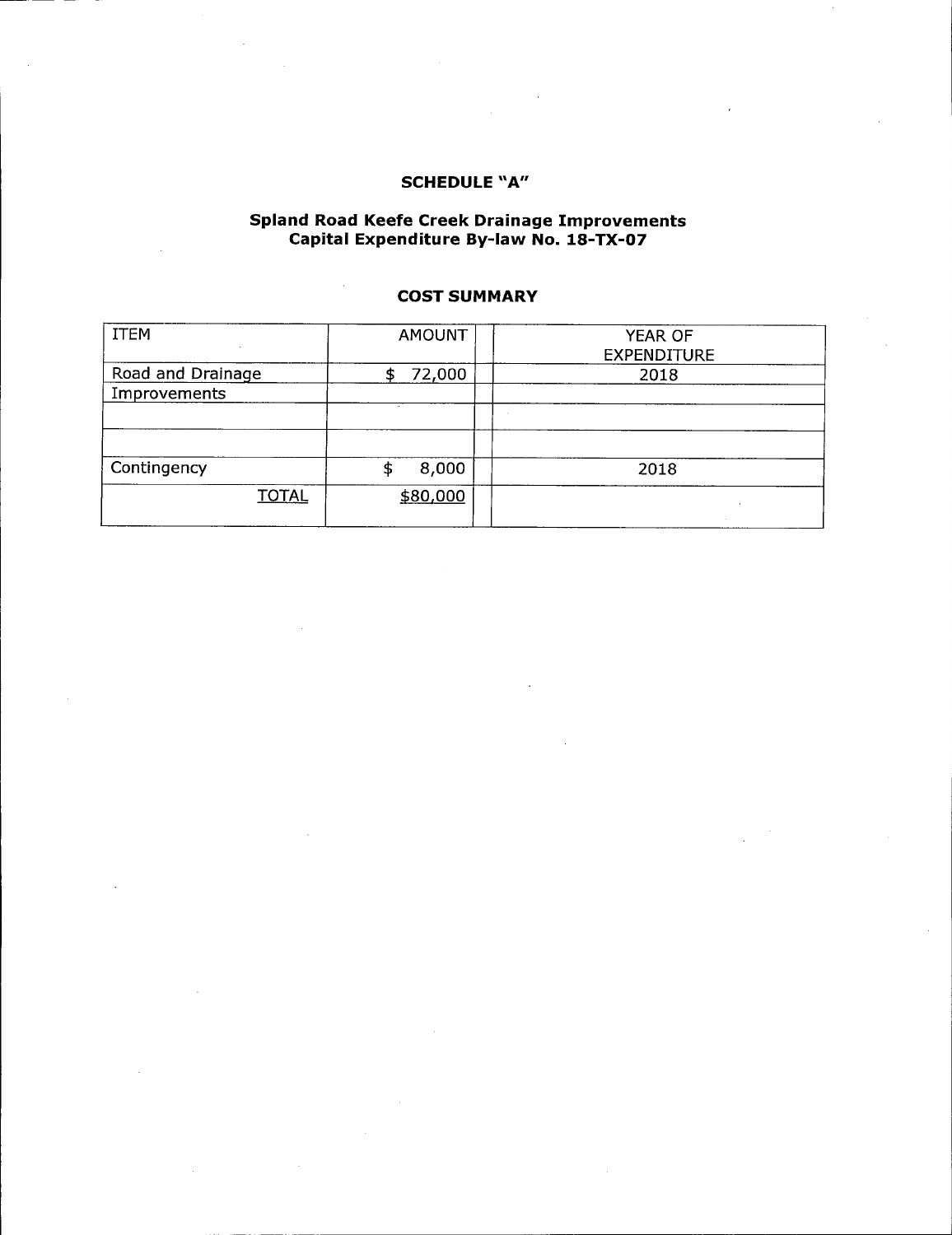

# WESTBANK FIRST NATION

#### WESTBANK FIRST NATION Council Meeting

Date: Monday September 24<sup>th</sup> 2018<br>Time: 8:30 AM 8:30 AM Location: Board Room, Lindley Building #310-515 Hwy. 97 South

#### AT THIS MEETING, THE FINAL DRAFT OF THE LOCAL REVENUE LAW IR NO. 10 SPLAND ROAD AND KEEFE CREEK DRAINAGE IMPROVEMENTS PROJECT CAPITAL EXPENDITURE BY-LAW 18- TX-07 WILL BE READ AND CONSIDERED FOR ENACTMENT.

#### SUMMARY OF THE IR NO. 10 SPLAND ROAD AND KEEFE CREEK DRAINAGE IMPROVEMENTS PROJECT CAPITAL EXPENDITURE BY-LAW 18-TX-07

Under the Westbank First Nation Expenditure By-law 1995 and subsequent amendments (the "Expenditure By-law") Westbank First Nation "WFN" is authorized to expend moneys raised pursuant to the Westbank First Nation Property Taxation By-law 95-TX-08 (the "Taxation By-law") for local purposes, including the provision of local services on Reserve and capital projects.

Under By-law 18-TX-07, WFN will be empowered to expend Capital Projects funds up to \$80,000 to complete the Spland Road and Drainage Improvements Project on IR No. 10 for community purposes.

Council gave first reading of the By-law 18-TX-07 September 10, 2018, A Local Revenue Law is exempted from second reading by section 60.9 of the WFN Constitution. Third and final reading will be given on September 24, 2018.

#### A COPY OF THE FINAL DRAFT LAW CAN BE OBTAINED IN THE DEPARTMENT OF TAXATION AT WFN ADMINISTRATION OFFICE AT 515 HWY 97 SOUTH, WESTBANK, BC.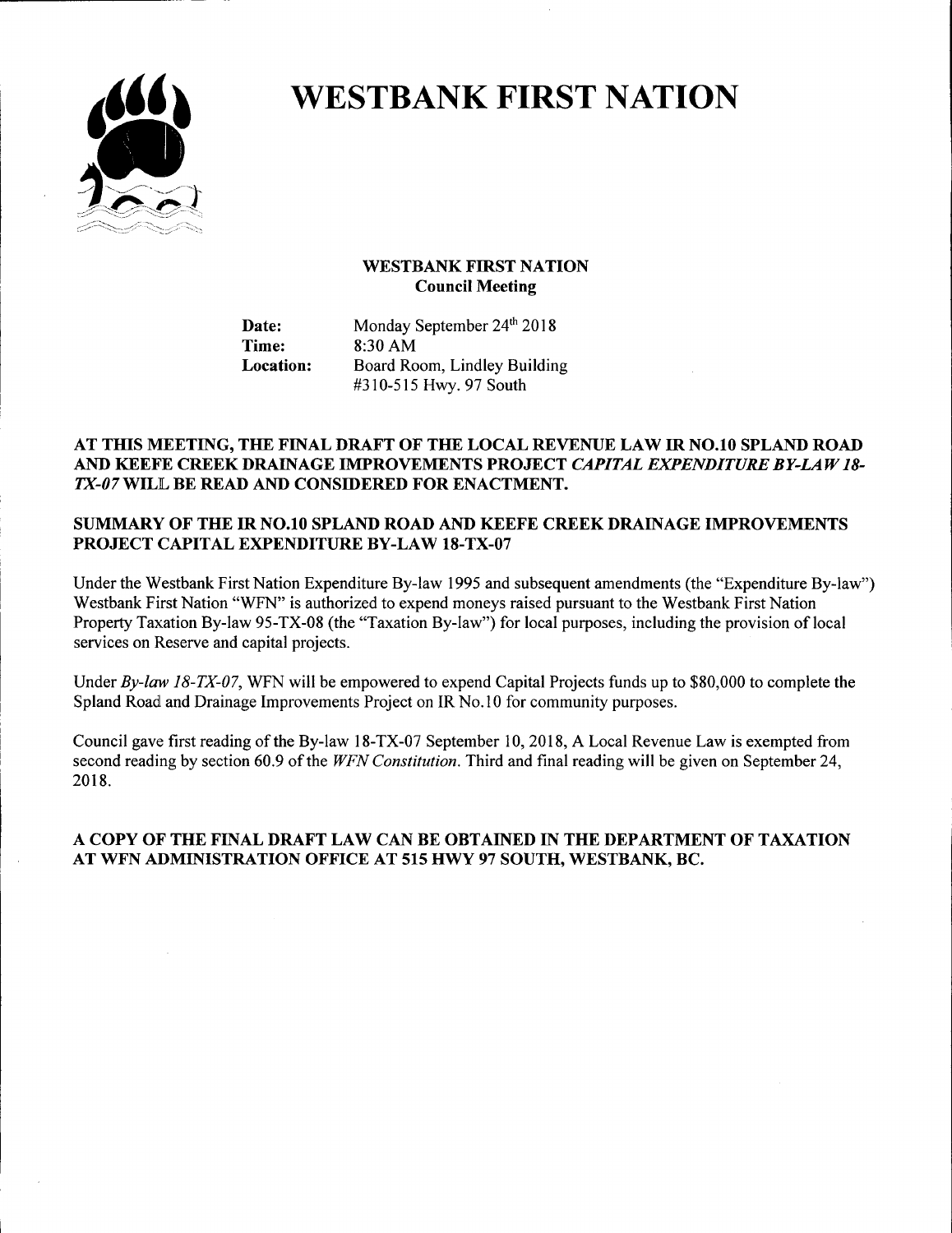

11 6tqa?k"+níw`t<br>11 ADVISORY COU&<br>11 Geptembe Conservation (Septembe

المنابي والمتعاقب

## ADVISORY COUNCIL sk'alwistan (September) 11, 2018

an<br>Kabupatèn Propinsi Jawa

# MOTION MOVED BY R. OULD Seconded by L. Teichgrabe

 $\label{eq:3} \mathcal{L}(\mathcal{L}(\mathcal{L}^{\mathcal{L}}_{\mathcal{L}}),\mathcal{L}^{\mathcal{L}}_{\mathcal{L}}) = \mathcal{L}(\mathcal{L}^{\mathcal{L}}_{\mathcal{L}}), \mathcal{L}^{\mathcal{L}}_{\mathcal{L}}(\mathcal{L}^{\mathcal{L}}_{\mathcal{L}}), \mathcal{L}^{\mathcal{L}}_{\mathcal{L}})$ 

THAT the Advisory Council determined to support and recommend Capital Expenditure By-law 18-TX-07. **CARRIED**